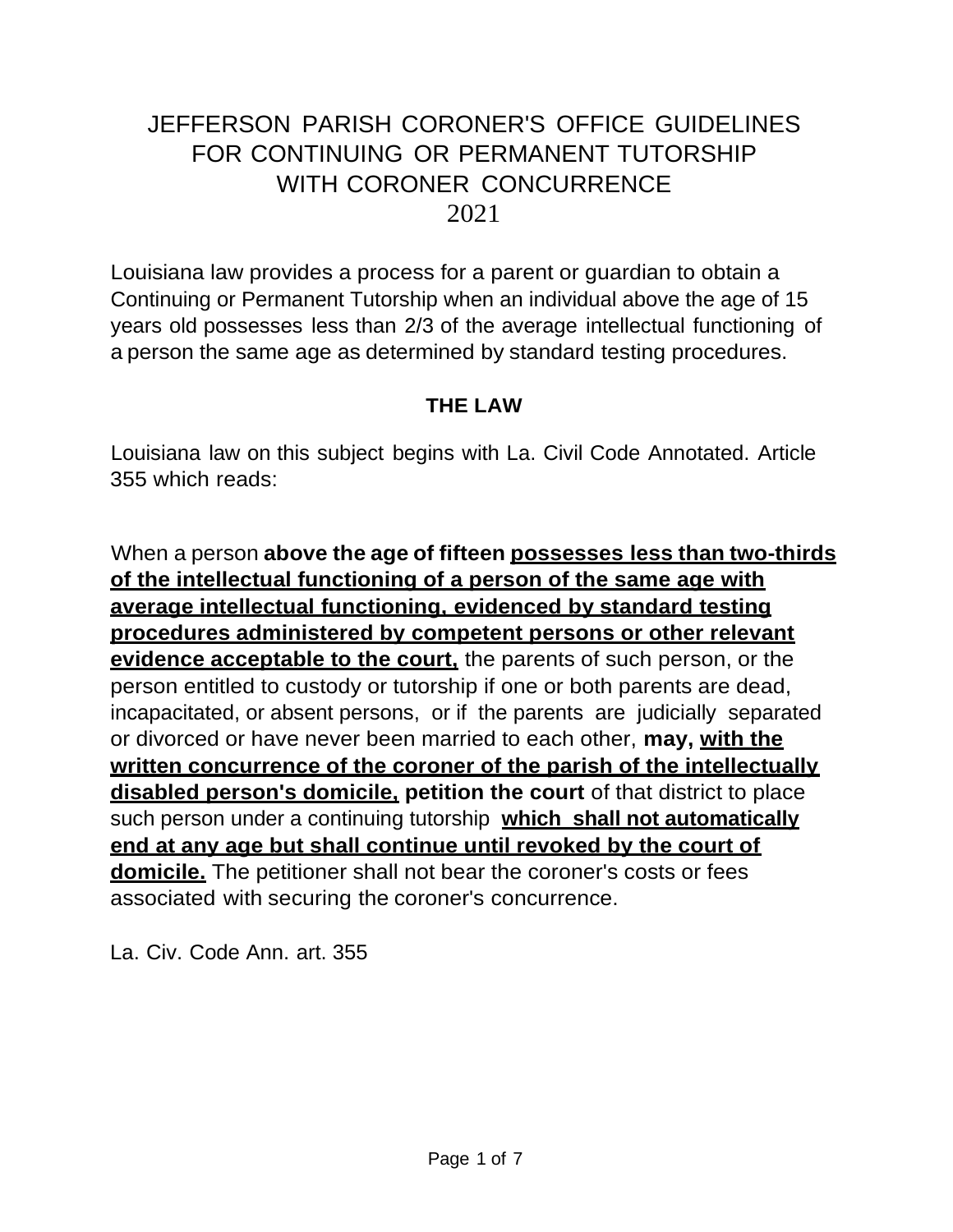# **THE PROCESS**

To begin this process, a parent or guardian normally selects an attorney familiar with this part of the law. The attorney must meet with the family or guardians to determine who will assume the role of Curator and Under Curator and what standard testing shows the intellectual functioningof the person to be put under the Tutorship. Once satisfied, the attorney must draft and execute legal pleadings entitled a Petition for Continuing orPermanent Tutorship.

Once the legal pleadings are finalized and signed, it is suggested that the attorney drop off to the coroner's office a complete set of the written pleadings and attachments to be filed in Court with a properly drafted Coroner Concurrence containing the language shown later in these guidelines.

Once received, the attorney for the coroner will review those pleadings and attachments for sufficiency under the law. Expert medical reports and testing results are preferred but may or may not require an update depending on the date of testing and the degree of disability.

If the Coroner does not find that the pleadings and attached documentation complies with Louisiana law, he/she may refuse to sign the written Coroner Concurrence until said pleadings are in compliance with the law.

Once satisfied, the attorney will recommend that the Coroner Concurrence be signed by the coroner. Once signed, the requesting attorney will be notified that the pleadings are ready to be picked up and filed with the Court.

# **ADDITIONAL GUIDELINES**

The following guidelines are presented to assist attorneys and persons seeking a Coroner Concurrence in connection with a Petition for Continuing or Permanent Tutorship: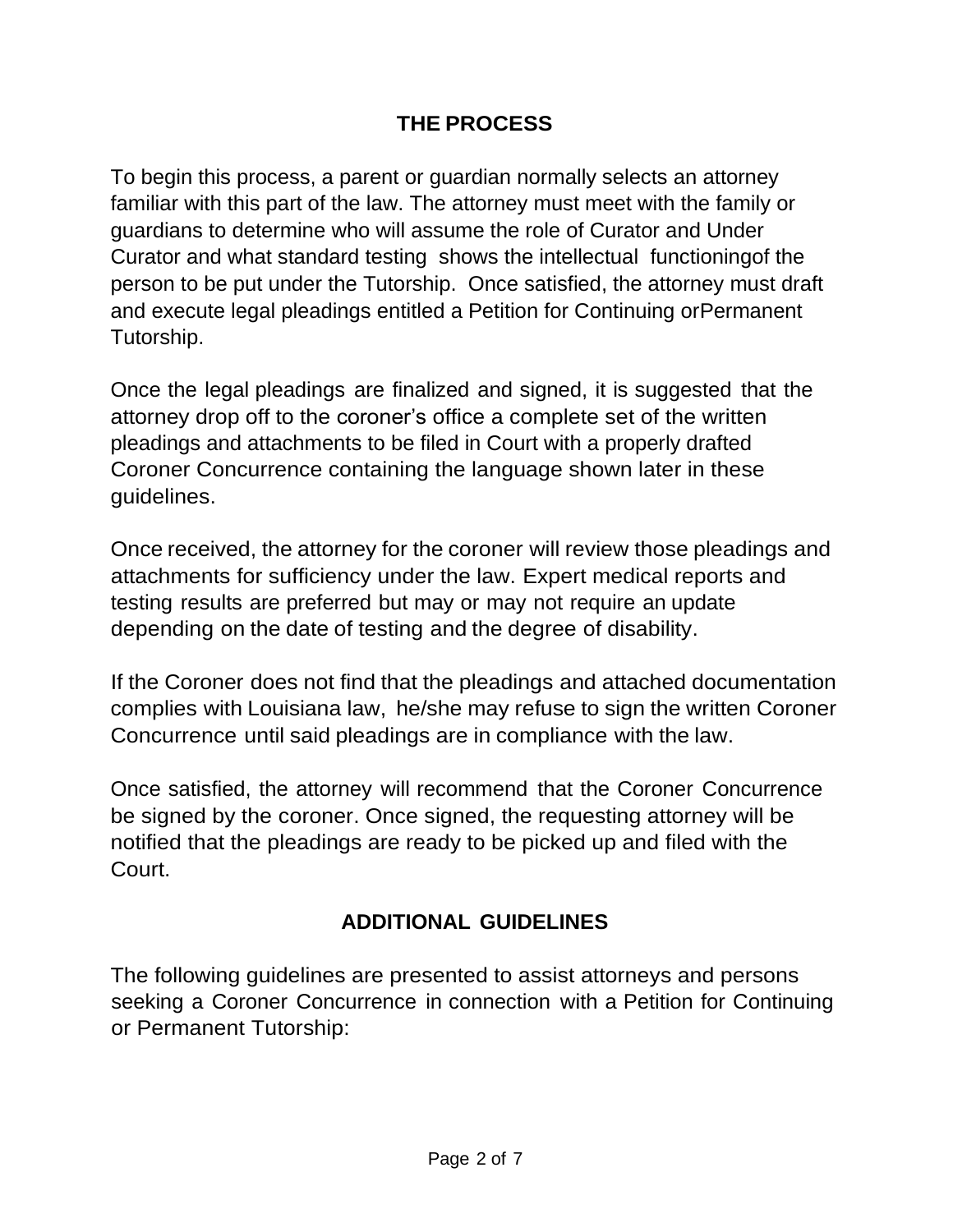**GENERAL:** This matter generally involves filing pleadings with the clerk of court, namely, a petition with supporting affidavits and documentation seeking to place a person with an intellectual disability under a continuing or permanent tutorship which shall not automatically end at any age but shall continue until revoked by the Court.

It can be filed by any interested party but usually is filed by:

1) the parents of a person with an intellectual disability who is above the age of fifteen (15) who possesses less than two-thirds of the intellectual functioning of a person the same age, **or**

2) the person entitled to custody or tutorship if one or both parents are dead, incapacitated, or are absent, or if the parents are judicially separated or divorced.

The Petition is based on the individual's failure to possess two thirds of the normal intellectual functioning ability of a person his or her age as evidenced by standard testing procedures and an expert medical report.

It is highly recommended that attorneys submit the pleadings and attachments to the coroner's office for review and signature of the Coroner Concurrence prior to filing with the Court to avoid delays in the case but are not required to do so.

Prior to signing, some items to be checked by the coroner as perLa. Civ. Code Ann. art. 356 include but are not limited to:

# **The title of the proceedings** shall be:

"Continuing Tutorship of (Name of Person), a Person with an Intellectual Disability."

# **Other factors:**

# **if the respondent is under the age of majority:**

**(1)** When the person to be placed under the continuing tutorship is above the age of fifteen, and under the age of majority, the proceeding shall be conducted according to the procedural rules established for ordinary tutorships. La. Civ. Code Ann. art. 356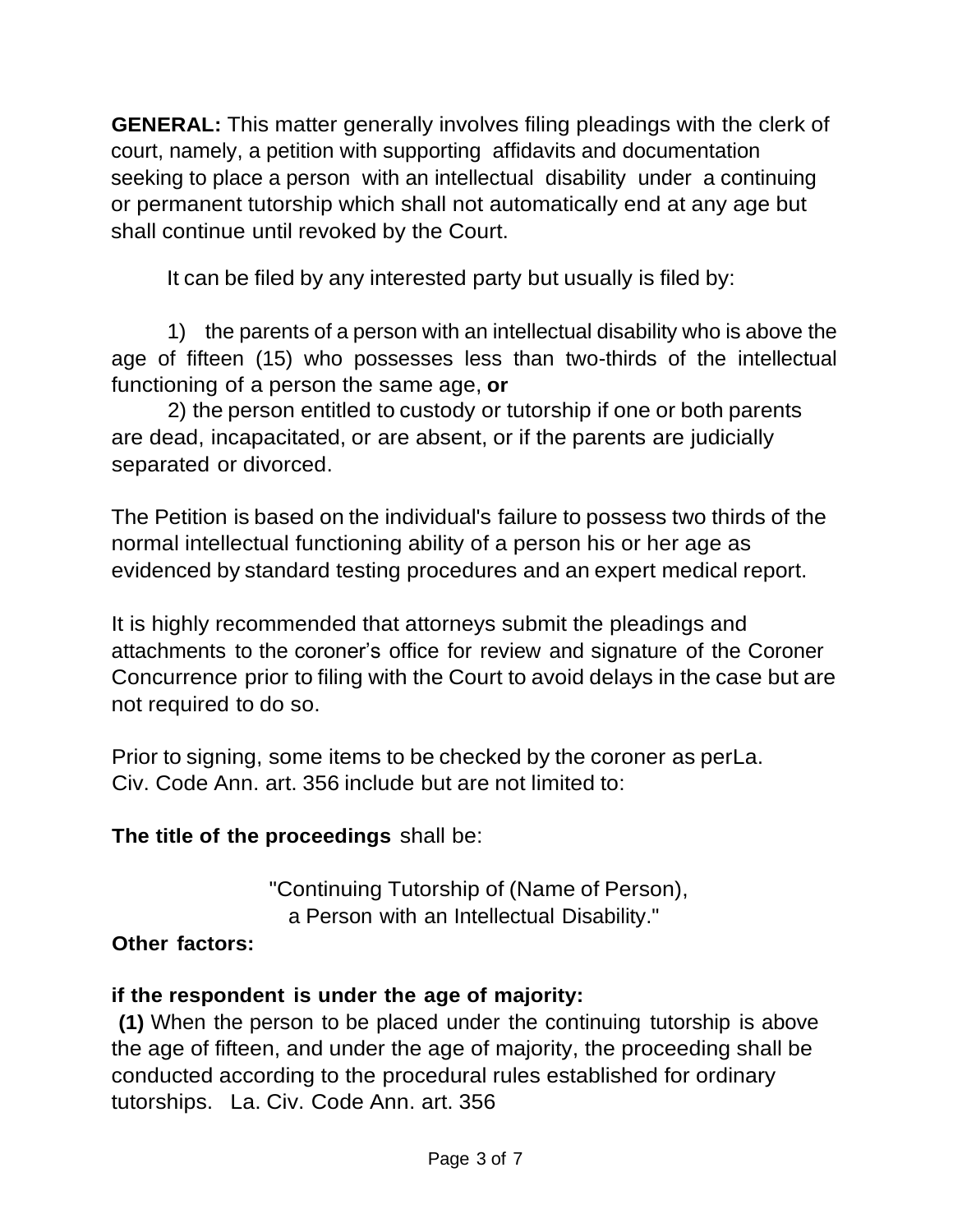# **if the respondent is above the age of majority:**

(2) When the person to be placed under the continuing tutorship is above the age of majority, the proceeding shall be conducted according to the procedural rules established for interdictions.

(3) When the parents of the person to be placed under the continuing tutorship are married to each other and petition jointly, the court shall appoint the parents as co-tutors, unless for good cause the court decrees otherwise.

(4) When the parents of the person to be placed under the continuing tutorship are married to each other but do not petition jointly, the court shall appoint either a petitioning parent as tutor or both individually petitioning parents as co-tutors, in accordance with the best interest of the child.

(5) Upon the petition of a parent of the person to be placed under the continuing tutorship, the court shall, unless good cause requires otherwise, appoint as tutor the petitioning parent who is:

(a) The surviving parent, if one parent is dead.

(b) The parent awarded custody during minority of the person to be placed under the continuing tutorship, if the parents are divorced or judicially separated.

(c) The parent who was tutor or tutrix during minority, if the parents were never married to each other.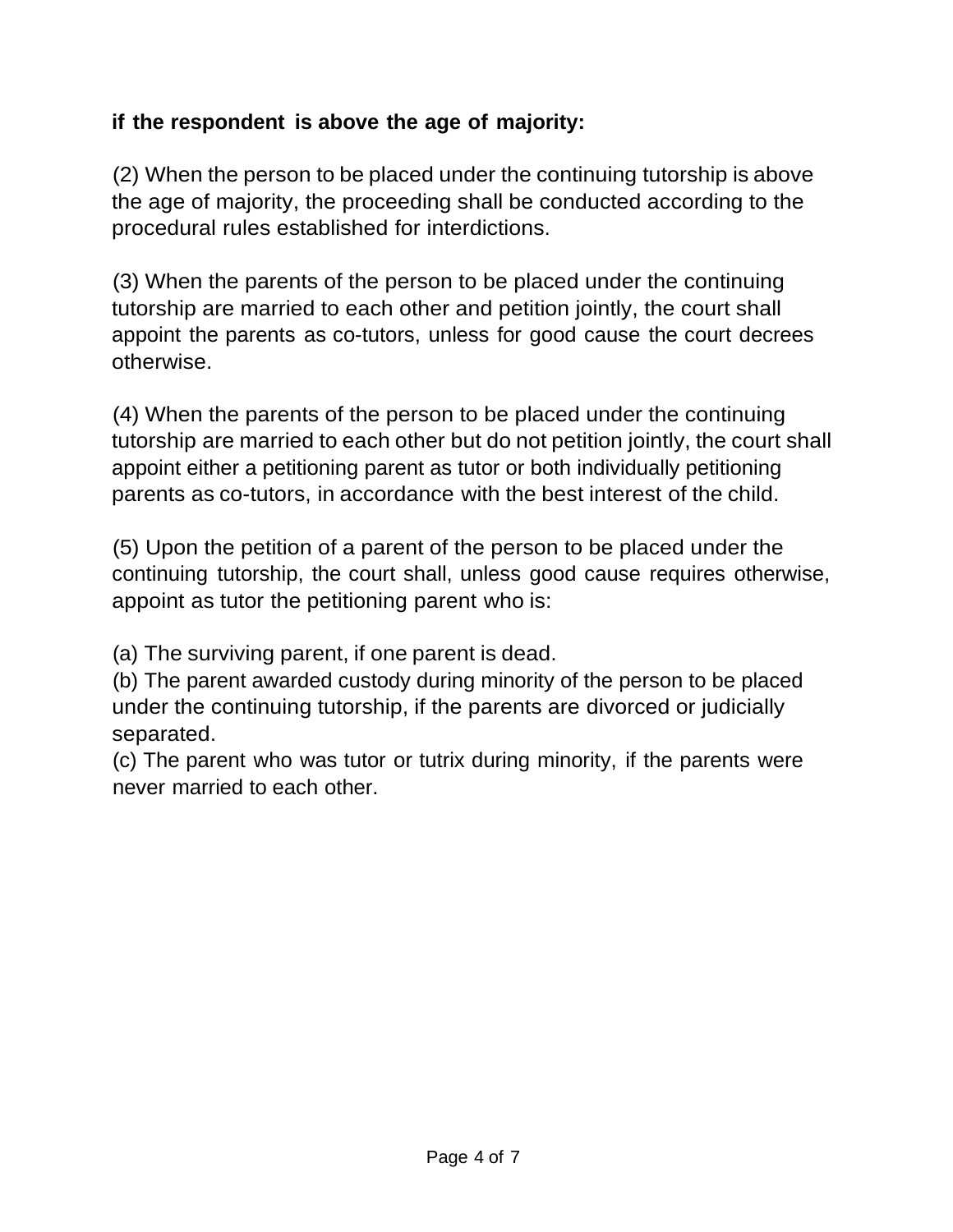# **The legal capacity to file the pleadings:**

The first paragraph should establish the right of the person seeking the continuing tutorship to file this pleading: examples.... NOW INTO COURT, COMES YYY, surviving parent of XXXX, OR divorced spouse of ZZZ, or person entitled to sole custody of YYY, or natural tutor or tutrix of XXXX (as per LSA CIVIL CODE ART 355).

#### **The legal standard of proof:**

3) The legal standard to be met reads as follows: "When a person above the age of fifteen possesses less than two-thirds of the intellectual functioning of a person of the same age with average intellectual functioning, evidenced by standard testing procedures administered by competent persons or other relevant evidence acceptable to the court, ..............." La. Civ. Code Ann. art. 355 The petition should say what evidence supports this standard.

#### **The legal standard of evidence necessary for Court:**

4) Standard testing documentation. Current expert reports or psychological testing results are preferred and should be attached to the petition as an exhibit for review by the coroner. Please note that If an Individual Education Plan (IEP) or other school-based documentation is submitted, It may not state the legal standard as required by law and may be too old for its intended use.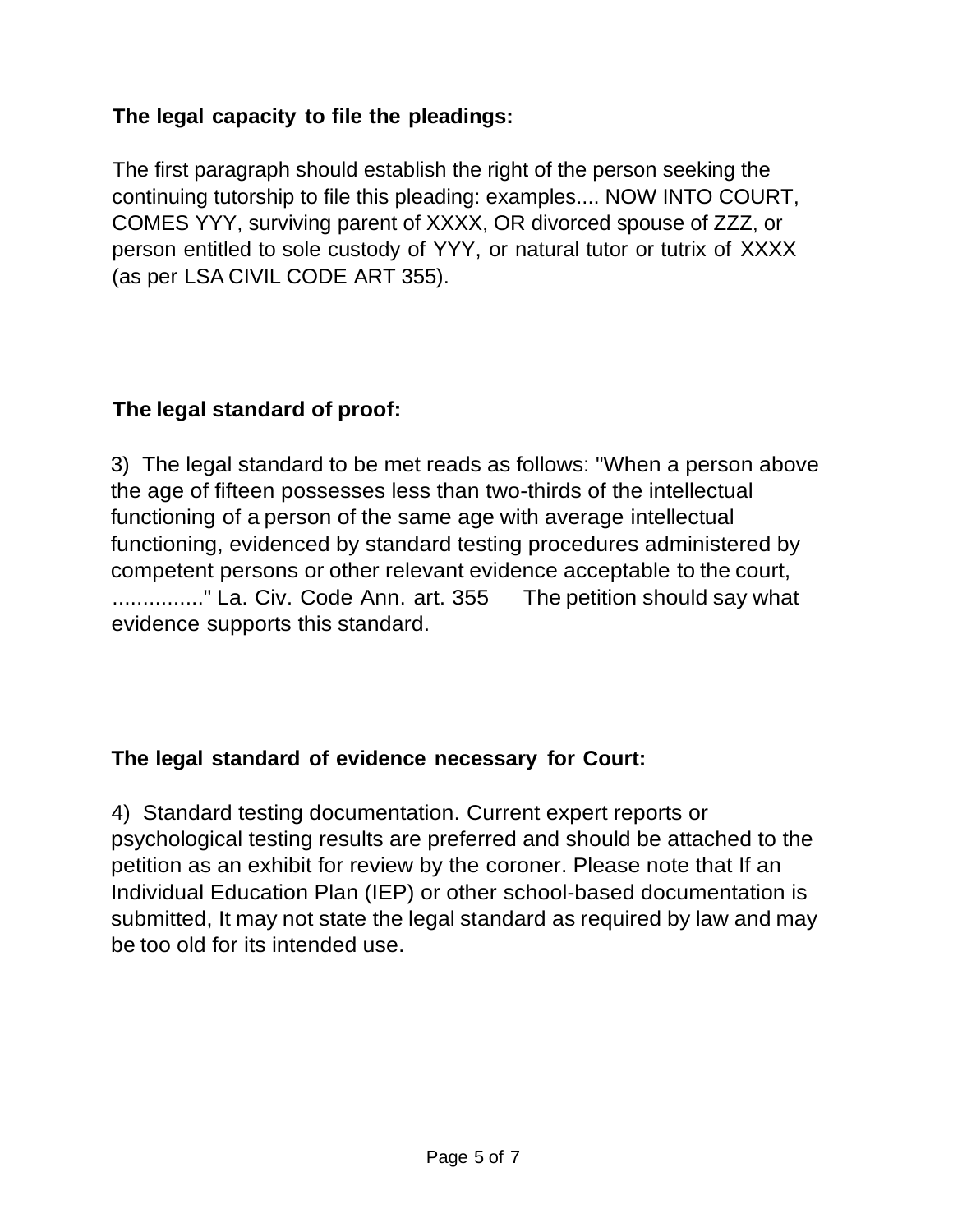# **The legal wording for the Coroner Concurrence:**

5) The only acceptable language for the pleading entitled " Coroner Concurrence" is as follows:

I, Dr. Gerry Cvitanovich, as the duly elected Coroner of Jefferson Parish, after review of the pleadings and supporting documents filed herein, certify that **\_\_\_\_\_,** in my opinion, possesses less than two-thirds of the intellectual functioning of a person of the same age with average intellectual functioning, evidenced by standard testing procedures administered by competent persons or other relevant evidence, and I concur in the recommendation of his parents or guardian that he be placed under a continuing tutorship.

Harvey, La this day of the control of the control of the control of the control of the control of the control o

DR GERRY CVITANOVICH, CORONER, JEFFERSON PARISH

6) The Jefferson Parish Coroner charges no fee for signing this Concurrence.

# **OTHER LAWS THAT MAY APPLY:**

If the prayer for continuing or permanent tutorship be granted, the decree shall be recorded in the conveyance and mortgage records of the parish of the minor's domicile, and of any future domicile, and in such other parishes as may be deemed expedient. The decree shall not be effective as to persons without notice thereof outside of the parishes in which it is recorded. La. Civ. Code Ann. art. 357

The granting of the decree shall confer upon the tutor and under tutor the same authority, privileges, and responsibilities as in other tutorships, including the same authority to give consent for any medical treatment or procedure, to give consent for any educational plan or procedure, and to obtain medical, educational, or other records, but the responsibility of the